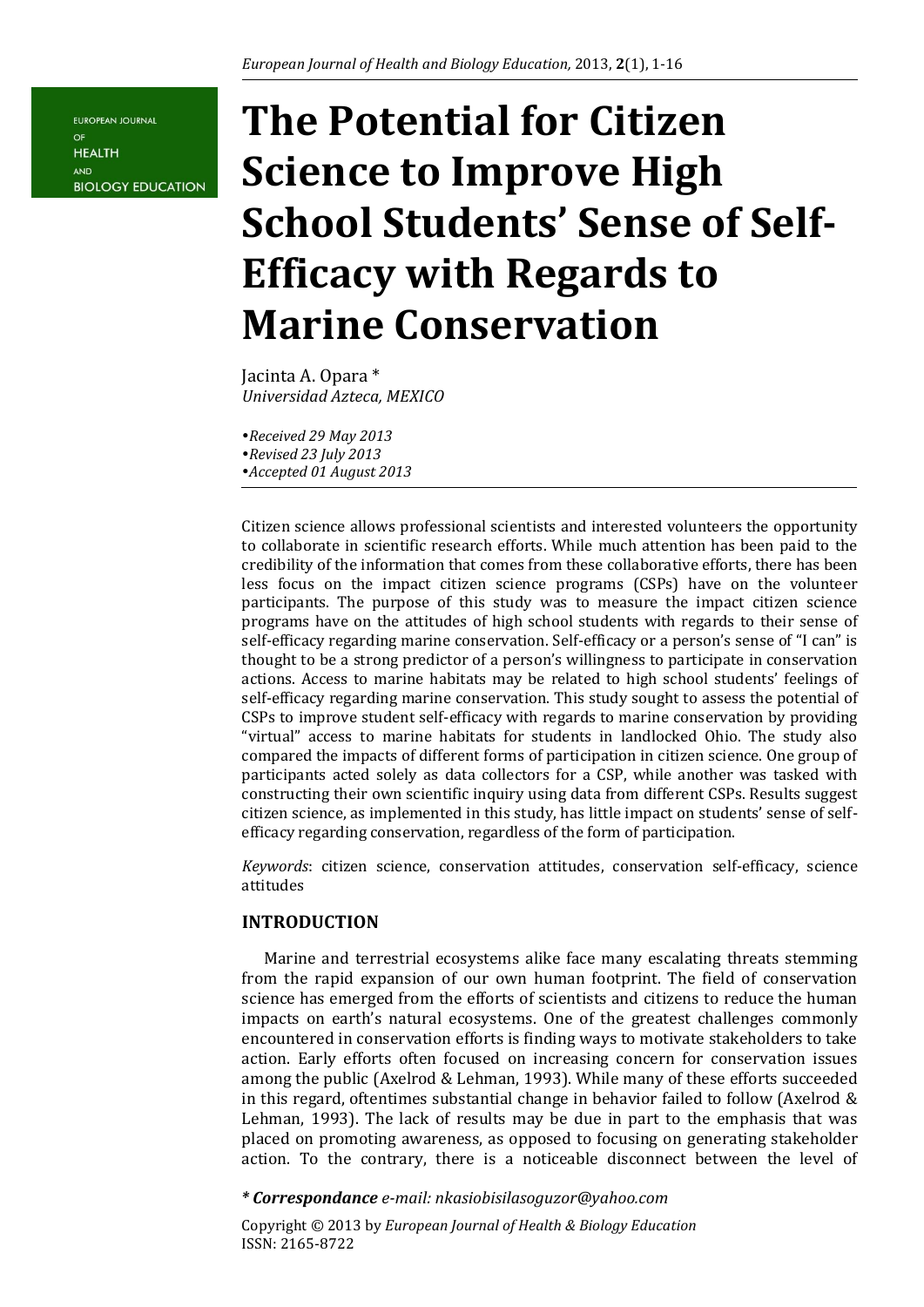stakeholder awareness regarding conservation initiatives, and their willingness or ability to take actions to aid these same initiatives (Axelrod & Lehman, 1993). All conservation efforts stand to benefit greatly from strategies and methodologies that promote increased stakeholder participation in conservation actions. Much research has focused on identifying factors that prompt stakeholders to take that step from being aware of a problem, to taking actions to help remedy it (Axelrod & Lehman, 1993; Tabernero & Hernandez, 2012). The factor that seems to be the most commonly associated with stakeholders actively engaging in conservation efforts is a sense of self-efficacy (Axelrod & Lehman, 1993; Tabernero & Hernandez, 2012). Self-efficacy has been defined as a person's sense of confidence in their ability to organize and guide a course of action (Tabernero & Hernandez, 2012), or simply as a sense of "I can" (Axelrod & Lehman, 1993).

## **Citizen science as a potential tool for improving conservation selfefficacy**

Citizen science can be broadly defined as a collaborative effort between professional scientists and volunteers (Price & Lee, 2013). While taking on many forms, the basic premise is that citizen science allows amateurs the opportunity to assist in an ongoing scientific investigation. To some scientists, citizen science offers the ability to quickly access vast amounts of data, from many locations throughout the world at minimal cost (Toomey & Domroese, 2013; Dickinson et al., 2012).

While much research has sought to assess the credibility of these citizen science programs (CSPs) from a scientific validity standpoint, less has focused on their impact on the volunteers that work in collaboration with the professional scientists (Mueller, Tippins & Bryan, 2012). Specifically, very little is known about the potential for CSPs to impact participant attitudes (Crall et al., 2013). Jenkins (2011) suggests that citizen science has a place in the science classroom because it offers students the opportunity to develop partnerships with professional scientists. As a classroom tool, citizen science projects have also demonstrated the ability to increase awareness of environmental issues (Jordan, Gray, Howe, Brooks, & Ehrenfeld, 2011). Yet another potential benefit of CSPs may be their ability to improve participants' access to environments and habitats of interest to them. In light of the reach of modern technology, CSPs for example, may allow an elementary student in a classroom in a rural school in the United States the opportunity to participate in a field study of African elephants taking place in West Africa.

One line of research regarding CSPs addressed by this study is their potential to act as "virtual" access to distant locations and ecosystems. If conservation actions are tied to a person's sense of self-efficacy, it might be prudent for efforts to focus on the idea of stakeholder access. There is evidence to suggest access to habitats might influence students' sense of self-efficacy regarding conservation of those habitats (Riley, 2013). A recent study of students from the landlocked state of Ohio suggests that students with greater access to marine environments have a greater sense of self-efficacy regarding marine conservation than students with more limited access (Riley, 2013). Marine ecosystems worldwide are threatened by numerous human activities, including overfishing, coral bleaching, sedimentation and chemical pollution. While much of the damage caused to these ecosystems can be attributed to the actions of the 44% of the world's population that lives within 150km of the coast (Nganyi, Akrofi, & Farmer, 2010) the actions (or inactions) of those in landlocked areas have the ability to greatly impact the health of marine ecosystems as well. The fate of the earth's oceans and ultimately life on this planet depends on how humans respond to the threats they pose to the oceans and seas. To this end, efforts must be made to look at how young people perceive the role they play in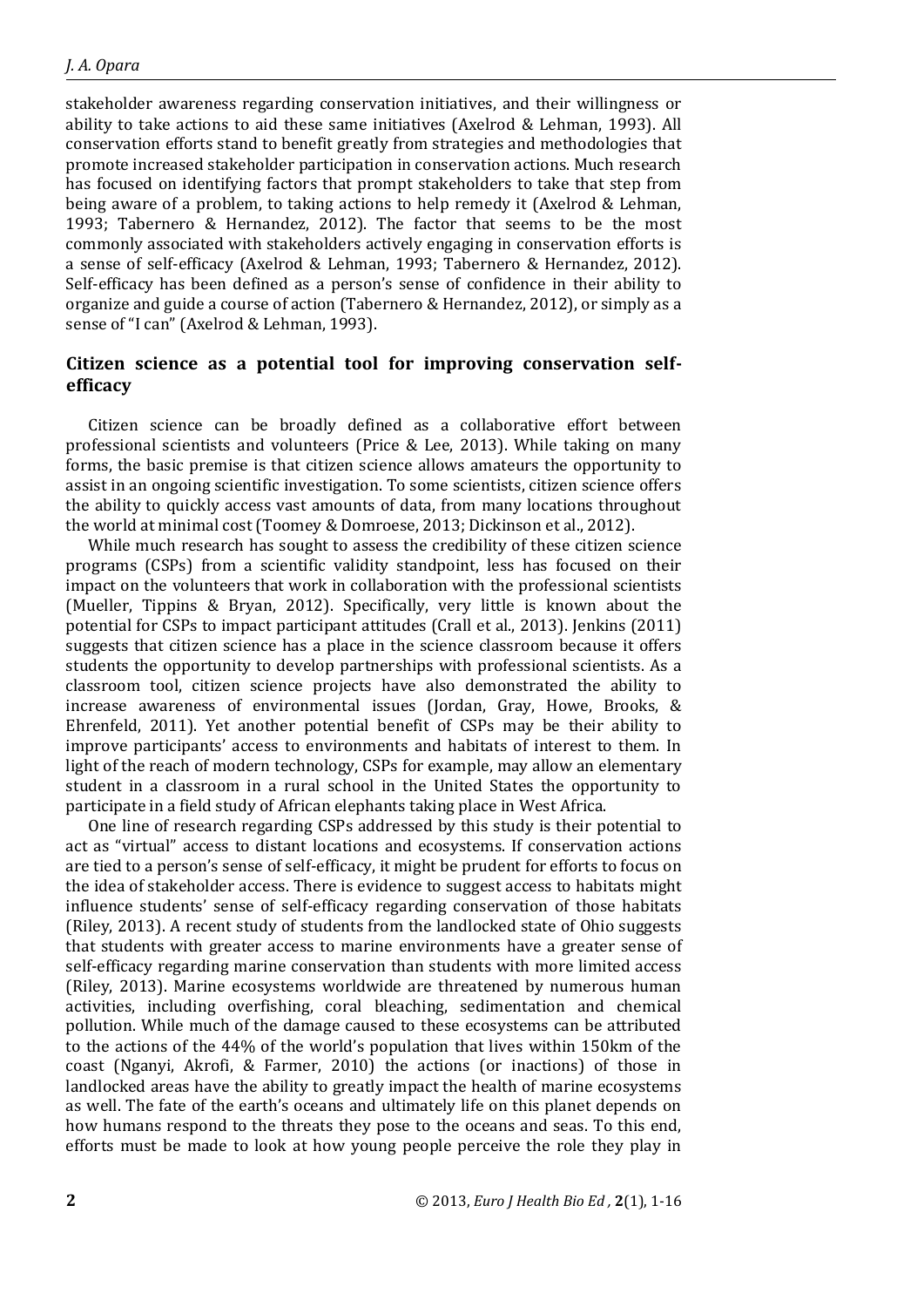marine conservation. One potential method for improving marine conservation efforts might lie in CSPs. If "virtual" access can serve as an acceptable substitute to physical access, then CSPs may have the potential to improve students' sense of selfefficacy regarding marine conservation and thus result in a greater likelihood that they will take part in actions to promote marine conservation.

#### **Types of citizen science programs**

There are many citizen science programs in operation throughout the world today. Many are local projects that require volunteers to be located in specific areas to participate, while others are web-based and offer anyone interested in the opportunity to participate regardless of location. The vast majority of CSPs employ volunteers as data collectors. Price and Lee (2013) refer to these types of CSP programs as passive programs with respect to volunteer participation. These programs utilize the participants to increase the amount and rate of data collection without facilitating or promoting any form of scientific inquiry. CSPs that actively encourage volunteers to generate and test their own hypothesis- that is, to participate in scientific inquiry- are far less common. While little research has focused on the impacts citizen science has on its participants, even less has focused on how the different types of citizen science impact participants (Price & Lee 2013). Among adults, CSPs that allow participants to explore their own question have been shown to be more effective learning tools (Dickinson, 2012). As inquiry based learning has been shown to improve engagement in the scientific process (Chiang, Yang & Hwang, 2014), it was hypothesized that inquiry based CSP might be more effective in improving students' self-efficacy with regards to marine conservation. If citizen science is to be used as a tool to improve conservation efforts, some attempt must be made to determine what types of citizen science programs are most effective in promoting conservation efforts.

With this in mind, the purpose of this study was to assess the potential for citizen science in general to improve high school students' sense of self-efficacy regarding marine conservation. Additionally, the effectiveness of passive and inquiry based citizen science programs respectively in improving this sense of self-efficacy was compared. It was hypothesized that CSPs might increase students' sense of selfefficacy regarding marine conservation by providing "virtual" access to marine environments, and allowing them to feel as though their actions can contribute positively to the conservation of oceans and seas. If CSPs should be an effective method of improving conservation self-efficacy, their accessibility would make them essential tools for promoting conservation efforts.

#### **METHODS**

#### **Participant demographics**

Study participants were students in high school biology courses offered at Athens High School, in The Plains, Ohio. As the course is offered at the sophomore level, most students were between the ages of 15 and 16, although no formal demographic data was collected. Four sections of biology courses were included in the study. Sections two and three were combined to serve as the "inquiry" group while sections one and four were combined to form the "data collector" group. Sections were assigned in this manner to make the experimental groups as similar in size as possible. A total of 72 students were surveyed; the inquiry group was comprised of 39 students while the data collection group numbered 33. At Athens High School, sophomore biology courses are taught at two levels: honors and college preparatory. The honors level is the more rigorous of the two. All students choose at which level

© 2013, *Euro J Health Bio Ed ,* **2**(1), 1-16 **3**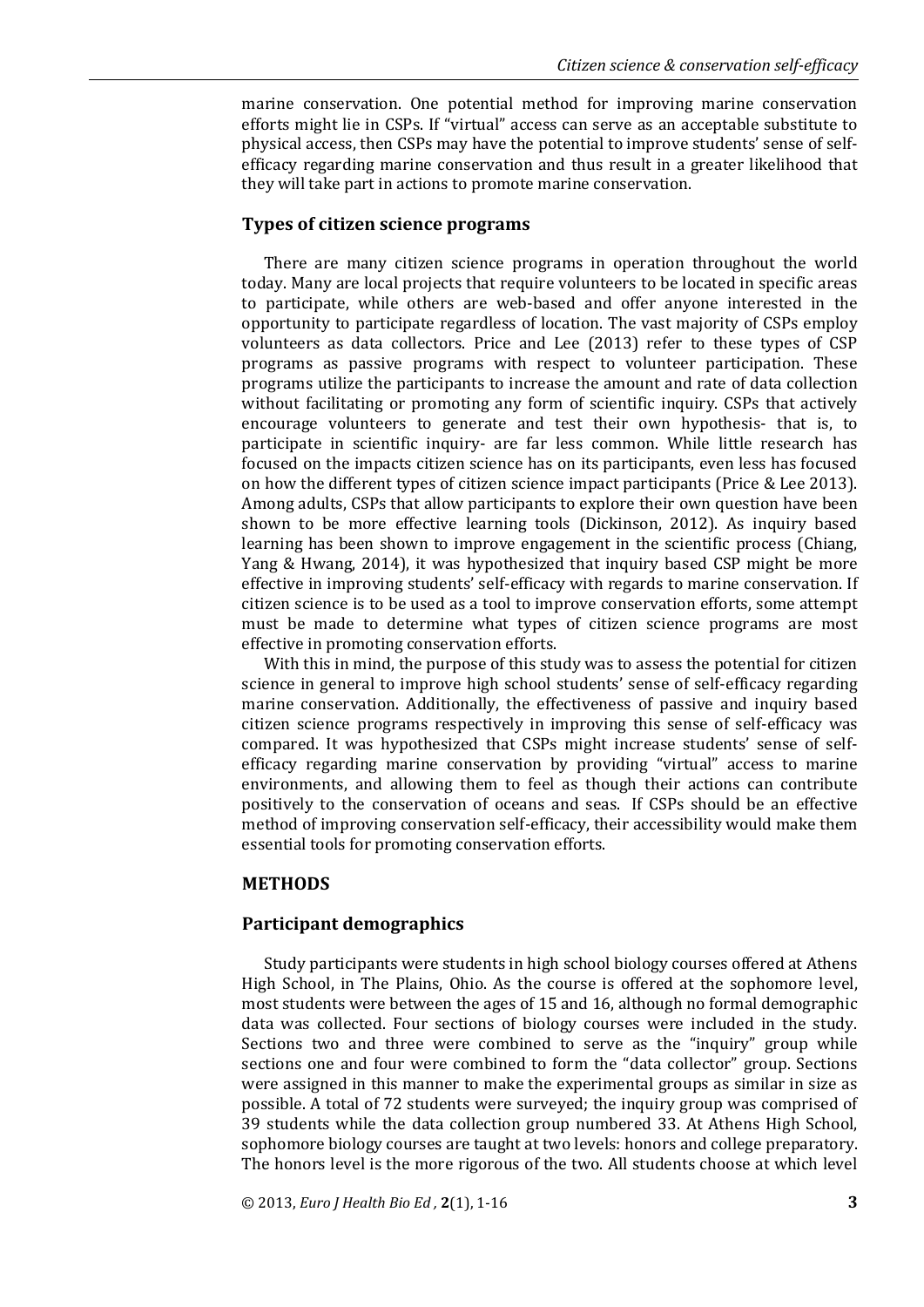they wish to take the class. The inquiry group was comprised of two honors level classes, while the data collector group was made up of one honors level class, and one college preparatory class.

#### **Pre-CSP participation surveying methods**

A Likert scale survey was created to measure participant attitudes regarding their feelings of self-efficacy as a marine steward (see Appendix A). The survey was administered to all students at the onset of the study. A consent statement was read before the survey was administered. Paper and pencil surveys were used, and all accommodations prescribed to students with Individualized Education Plans (IEPs) were offered. The survey included 12 statements regarding attitudes towards marine stewardship written in first person perspective. The participants were instructed to respond by indicating whether they "strongly disagree," "disagree," felt "neutral," "agree," or "strongly agree" with each statement.

Each response was assigned a numerical value using methods similar to those suggested by Schindler, (1999). Values ranged from 1 for "Strongly disagree" to 5 for a response of "Strongly agree". Descriptive and inferential statistical data was calculated using Microsoft ExcelTM. Mean response values and standard deviation were calculated for each Likert scale survey item. Unpaired t-tests were used to detect any significant difference in attitudes between the two experimental groups prior to their participation in the CSPs.

#### **Inquiry group protocol**

After the initial survey, the inquiry group (*N*=39) was introduced to the concept of citizen science, as well as two websites related to marine citizen science: the OCEARCH Shark Tracker website and the Sea Turtle Conservancy website (Table 1) through a short teacher led lecture. The teacher informed students of the features and different data accessible on the websites. The students were then given time to familiarize themselves with each site. At the end of the class period, participants were instructed to develop an individual inquiry question that they could investigate using data from either the Shark Tracker or the Sea Turtle Conservancy website. The following day, the teacher discussed with each student individually the inquiry question they wished to pursue and helped to ensure the questions were testable and the methods appropriate for use with the chosen website. For two weeks, students used the Shark Tracker or Sea Turtle Conservancy websites to conduct the research necessary to complete their inquiry (see Appendix B). As part of daily class procedures during those two weeks, the teacher took time to address needs and questions the students had while working on their inquiry, but no specific instructional time was set aside for students to work on the project during class. For this reason, most work was completed outside of class.

|  |  |  | Table 1. Citizen science project websites used by the inquiry group. |
|--|--|--|----------------------------------------------------------------------|
|--|--|--|----------------------------------------------------------------------|

| <b>Citizen Science Project</b> | Internet Address                                     |
|--------------------------------|------------------------------------------------------|
| OSEARCH Shark Tracker          | http://www.ocearch.org/                              |
| Sea Turtle Conservancy         | http://www.conserveturtles.org/seaturtletracking.php |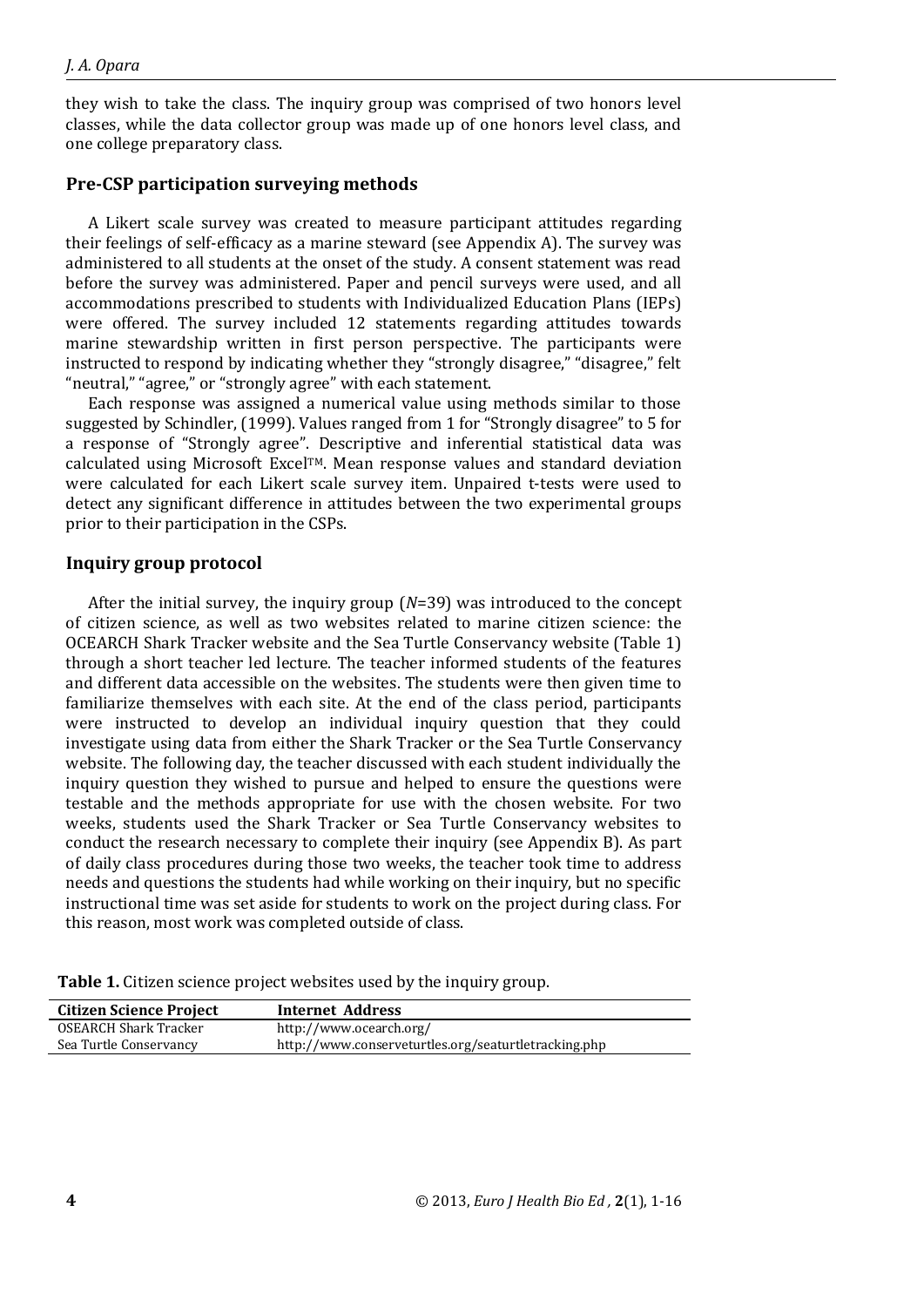| <b>Citizen Science Project</b> | <b>Internet Address</b>     |  |
|--------------------------------|-----------------------------|--|
| Digital Fishers                | http://digitalfishers.net/  |  |
| Subsea Observers               | http://subseaobservers.com/ |  |
| Whale FM                       | http://whale.fm/            |  |

**Table 2.** Citizen science programs used by the data collection group.

#### **Data collector group protocol**

The data collection group (*N*=33) received the same introduction to citizen science that the inquiry group did. However, the data collection group was introduced to three online CSPs that still had a marine ecology focus, but were programs where participants functioned exclusively as data collectors, or in what Price and Lee (2013) refer to as passive citizen science (Table 2).

The students in the data collection group were instructed to pick one of the projects that interested them the most and take part in the project for a minimum of two weeks. For each project, a minimum number of data points that each participant was required to collect was established (see Appendix C). The teacher reminded students on a daily basis to continue working on the project, and encouraged students to use spare time in class to work on the projects. Otherwise, as with the inquiry group, no instructional time was set aside to work on the project.

## **Post CSP participation surveying methods**

After two weeks, both experimental groups were given the same attitude survey (Appendix A) that was administered at the onset of the study. The survey was administered two days after the project due date. Students that did not complete the assignment on time were allowed to participate in the post-treatment survey and no effort was made to separate their responses from those who had completed the assignment. Again, mean Likert values and standard deviation were calculated for each survey item. Paired t-tests were used to detect any significant change in attitude between each group's pre-participation and post participation responses. A separate t- test analysis was used to determine if there was any significant difference in attitudes between the inquiry and data collection group based on the post-treatment survey data.

## **RESULTS**

#### **Survey responses prior to CSP participation**

A total of 61 students returned pre-treatment surveys. The students most strongly agreed (*M=* 4.11*, SD=* 0.84) with the statement "*Ocean conservation is important to the general well-being of the human race*" (Figure 2). Other statements students were likely to agree with included "*My actions can have an impact on the health of ocean ecosystems*" (*M= 4.02, SD*= 0.83), and "*I wish I had greater access to exploring ocean envir*onments" (*M=* 3.95*, SD=* 0.90). Respondents on average most strongly disagreed with the statement "*It's too late for me to do anything to help protect our oceans and seas. It is out of my control*" (*M=* 1.95*, SD=* 1.06). Other statements that the respondents on average disagreed with included: "*Humans will find ways to fix the problems facing the oceans, so I do not have to change my actions*," (*M=* 2.17*, SD=* 1.08); "*It takes too much effort for me to do things to help protect* 

© 2013, *Euro J Health Bio Ed ,* **2**(1), 1-16 **5**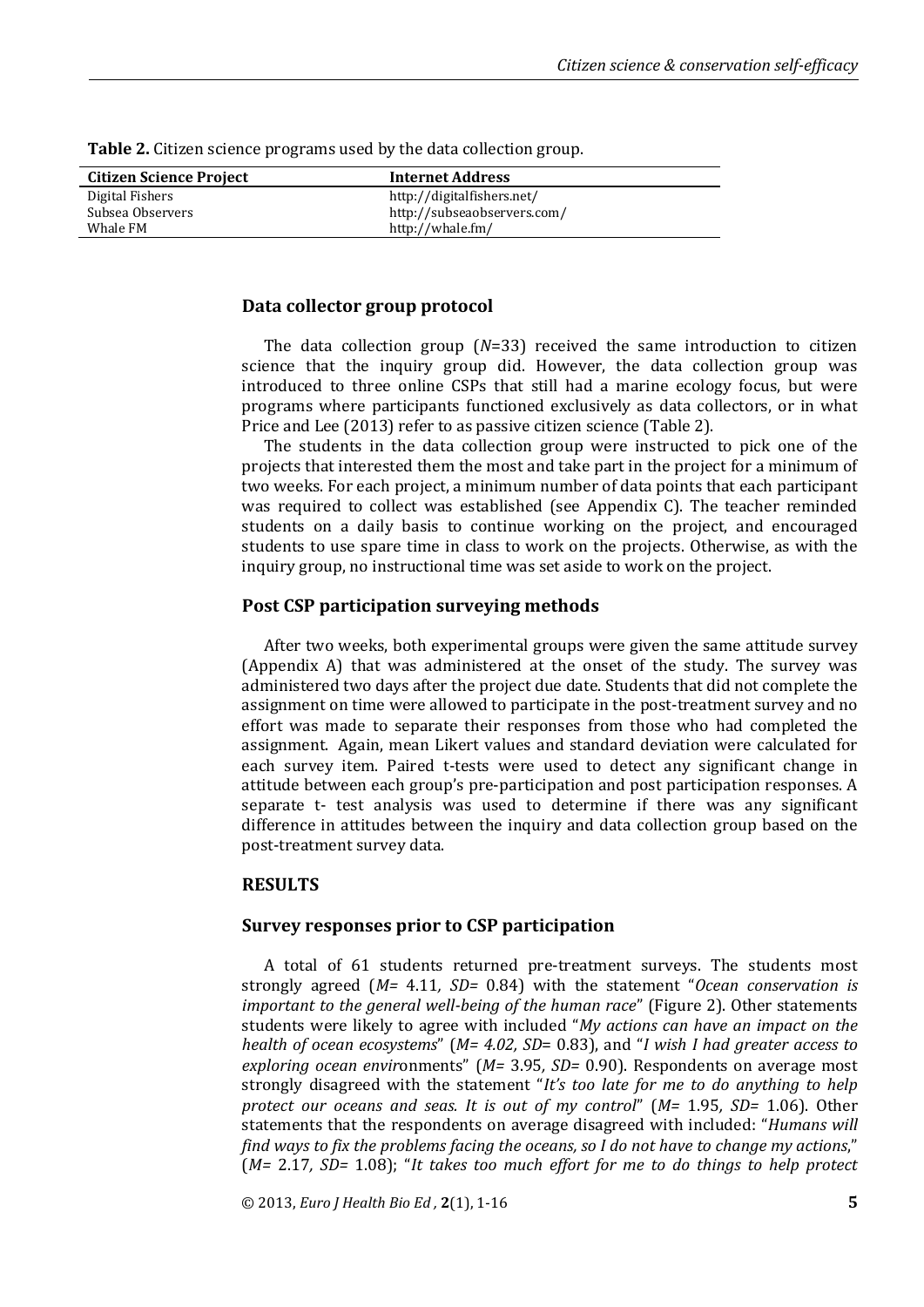*marine ecosystems*," (*M=* 2.43*, SD=* 1.02); "*I have an interest in a career in marine ecology,*" (*M=* 2.49*, SD=* 0.92); and "*I participate in actions that help protect our oceans and seas*," (*M=* 2.67*, SD=* 0.96). Respondent attitudes varied most in response to the statement "*All people have an obligation to consider how their actions will impact the health of our oceans*" (*M=*3.76*, SD=* 1.10).

Comparison of pre-participation responses for the inquiry and data collector groups using unpaired t-tests showed statistically significant differences in attitudes between the groups with respect to several statements (Table 3). Specifically, responses between the two groups differed significantly (*p<* 0.05) on statements 1, 4, 5, and 10, with the inquiry group generally demonstrating a more positive attitude. The difference in initial attitudes between the two groups (Figure 1) limited the ability of the study to compare changes in attitude based on the type of citizen science program.



**Figure 1.** Mean response values to survey statements before participating in CSP of the inquiry ( $N=34$ ) and data collection ( $N=27$ ) groups.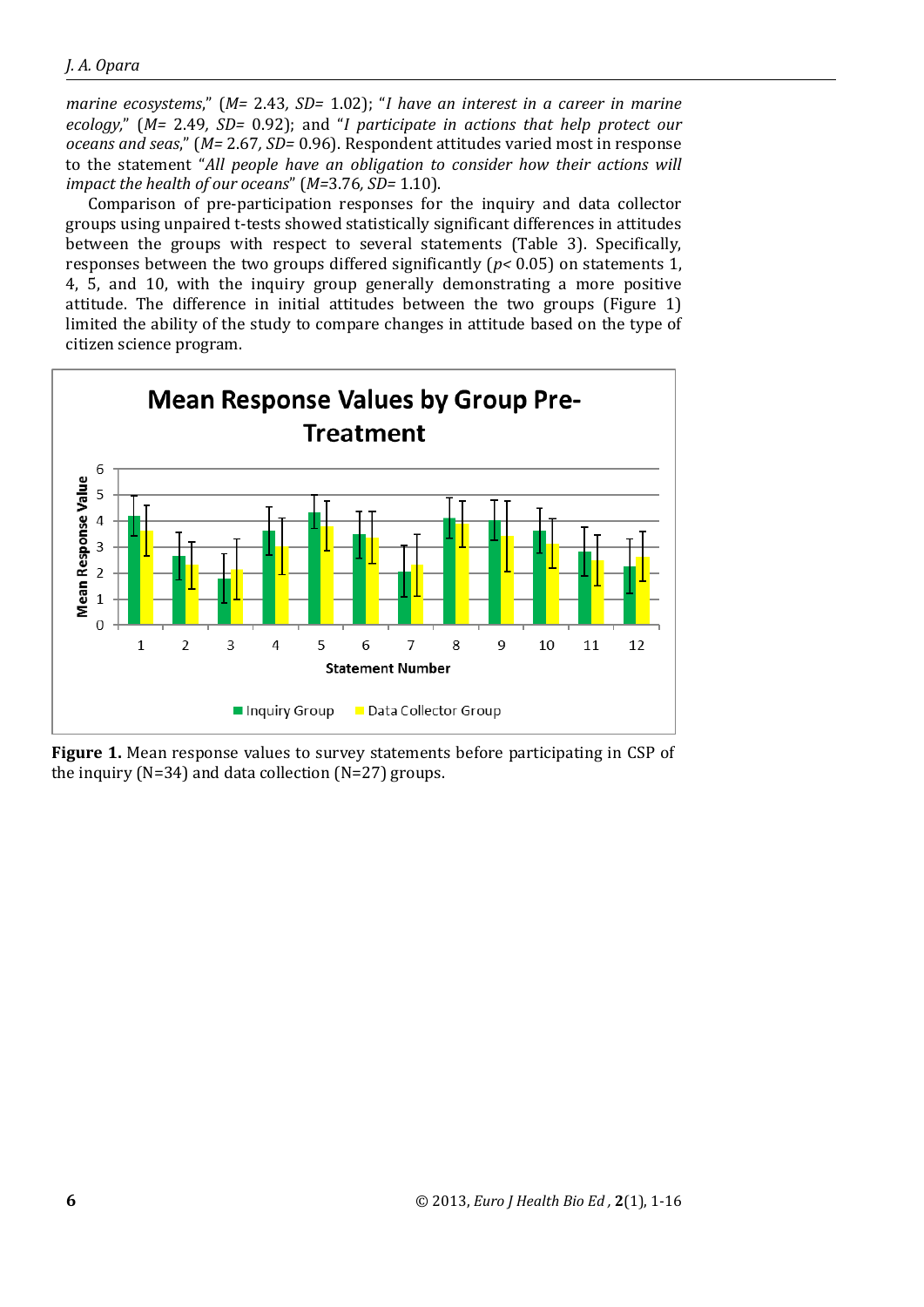

**Figure 2.** Mean values of high school students' response to marine conservation attitude survey before (*N=61*) and after (*N=60*) participating in citizen science programming.

**Table 3.** Pre-treatment survey data comparing inquiry and data collection groups attitudes towards marine conservation, with the bolded statements indicating a statistically significant difference (*p*<0.05*).*

| <b>Statement</b> | <b>Inquiry Group</b> | <b>Data Collection Group</b> |         |
|------------------|----------------------|------------------------------|---------|
| <b>Number</b>    | Mean (SD)            | Mean (SD)                    | P Value |
| 1                | 4.21(0.77)           | 3.63(0.97)                   | 0.01    |
| $\mathbf{2}$     | 2.65(0.92)           | 2.30(0.91)                   | 0.14    |
| 3                | 1.79(0.95)           | 2.15(1.17)                   | 0.21    |
| 4                | 3.62(0.92)           | 3.04(1.09)                   | 0.03    |
| 5                | 4.35(0.65)           | 3.81(0.96)                   | 0.02    |
| 6                | 3.48(0.91)           | 3.37(1.01)                   | 0.65    |
| 7                | 2.06(0.98)           | 2.31(1.19)                   | 0.39    |
| 8                | 4.12(0.77)           | 3.89(0.89)                   | 0.30    |
| 9                | 4.03(0.77)           | 3.42(1.36)                   | 0.05    |
| 10               | 3.64(0.86)           | 3.15(0.95)                   | 0.04    |
| 11               | 2.82(0.94)           | 2.48(0.98)                   | 0.17    |
| 12               | 2.26(1.05)           | 2.63(0.97)                   | 0.16    |
|                  |                      |                              |         |

## **Survey responses following citizen science participation**

Of the 71 students enrolled in the four sections used in the study, 67 completed the citizen science projects in the two week time period they had been given for completing the assignment. A total of 60 post-treatment response surveys were returned. A comparison of all pre-participation responses to student responses after participating in the citizen science programming identified no significant difference in attitudes (Appendix D). Additionally, no statistical difference was noted when comparing pre and post CSP participation responses for either experimental group (Appendix D).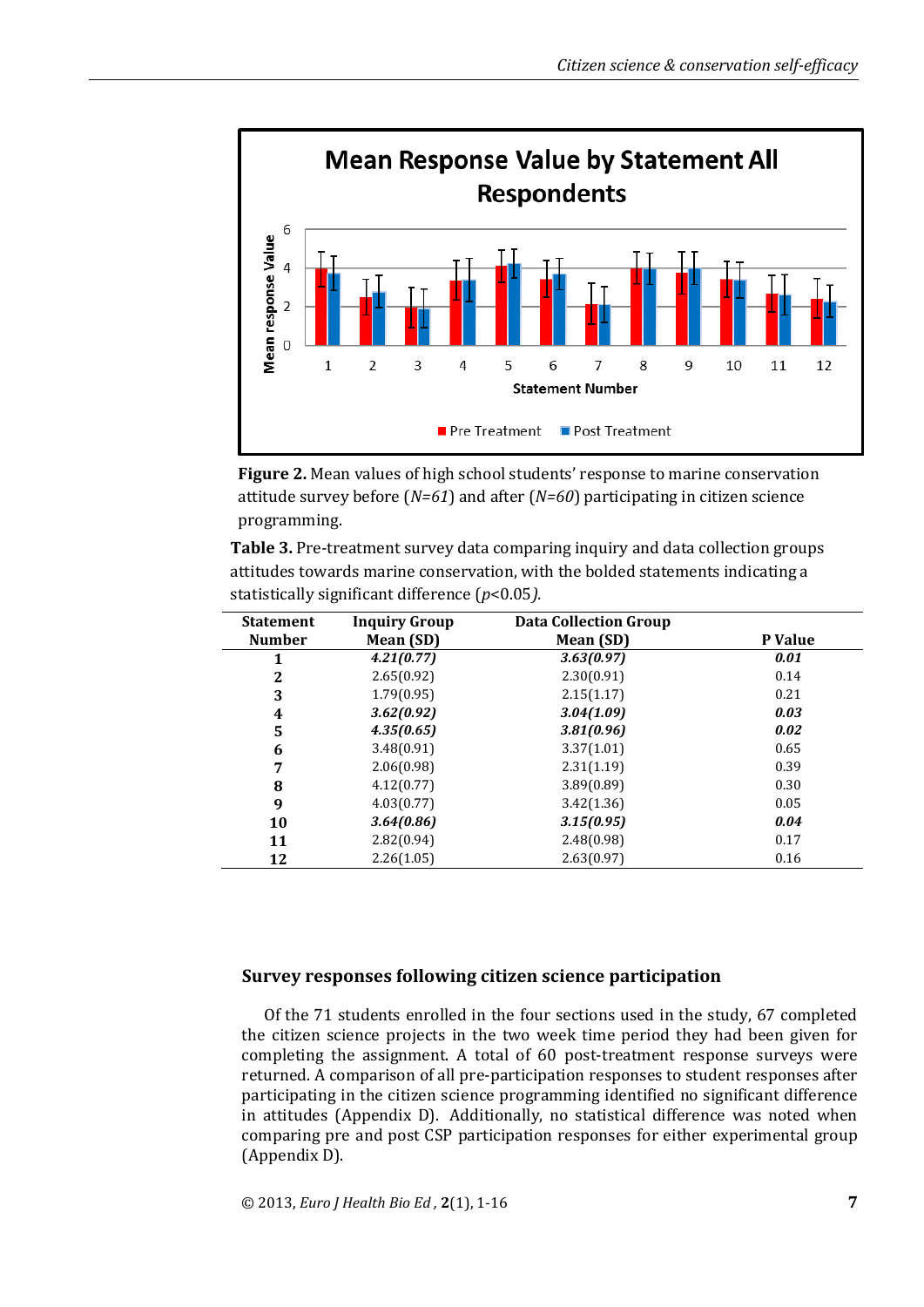Despite the initial differences in attitudes noted between the two experimental groups, a comparison was made between post-treatment responses for both the inquiry and data collection groups. Once again, differences between the two groups were noted. Response values for the two groups differed for statements 5, 7, 8, 10 and 12 after participation. Pre-treatment differences between the two groups were noted for statements 1, 4, 5 and 10 (Table 3). Differences in responses noted for statements 7, 8 and 12 were not noted in the pretreatment data. Significant differences in responses to statements 1 and 4 that were detected in the preparticipation survey were not noted in the post-participation survey.

**Table 4.** Post CSP participation responses to marine conservation attitude survey for inquiry and data collection groups. The bolded columns indicate statements with statistically significant differences between the groups (*p<0.05*).

| <b>Statement</b> | <b>Inquiry Group</b> | <b>Data Collection</b> |         |
|------------------|----------------------|------------------------|---------|
| <b>Number</b>    | Mean (SD)            | Group                  | P Value |
|                  |                      | Mean (SD)              |         |
| 1                | 3.94(0.91)           | 3.50(0.79)             | 0.05    |
| 2                | 2.94(0.80)           | 2.61(0.83)             | 0.12    |
| 3                | 1.72(0.89)           | 2.14(1.08)             | 0.11    |
| 4                | 3.56(1.11)           | 3.18(1.09)             | 0.18    |
| 5                | 4.50(0.57)           | 3.93(0.77)             | 0.00    |
| 6                | 3.75(0.80)           | 3.64(0.83)             | 0.61    |
| 7                | 1.84(0.63)           | 2.39(1.13)             | 0.03    |
| 8                | 4.22(0.61)           | 3.68(0.90)             | 0.01    |
| 9                | 4.19(0.74)           | 3.79(0.96)             | 0.08    |
| 10               | 3.66(0.90)           | 3.07(0.86)             | 0.01    |
| 11               | 2.56(1.01)           | 2.68(1.09)             | 0.67    |
| 12               | 2.06(0.62)           | 2.54(1.00)             | 0.04    |



**Figure 3.** Post CSP participation responses to marine conservation attitude survey for inquiry and data collection groups.

Responses by the inquiry group for statements 7, 8 and 12 all demonstrated a more positive attitude towards marine conservation than the responses by the data collection group and were not detectable in the pre-treatment survey data. Still, caution should be taken in making inferences from this data as the groups demonstrated significant differences in attitude before undertaking any citizen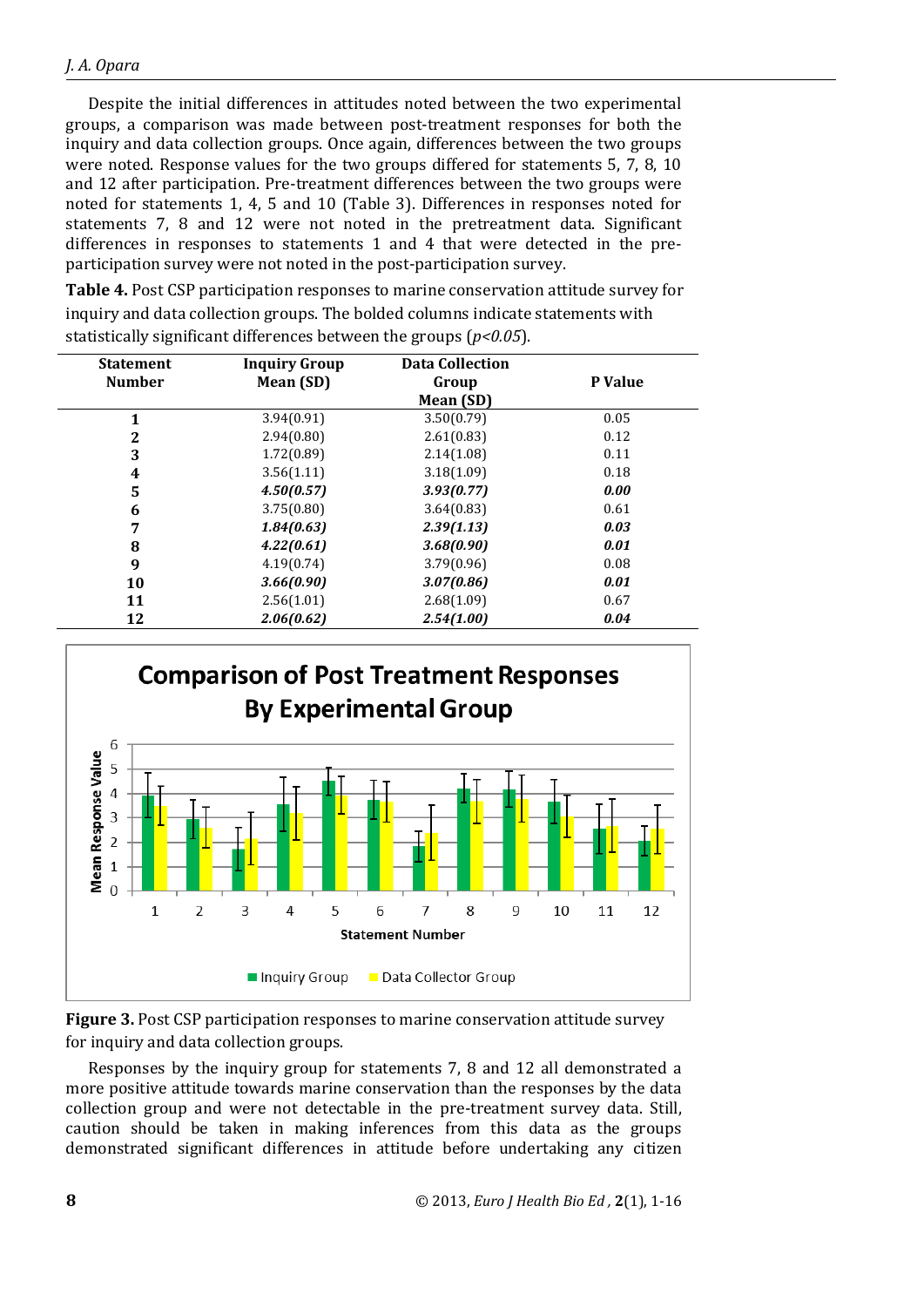science related activity, with the inquiry group consistently demonstrating a more positive attitude in statements where differences were noted in the pre-treatment survey data (Statements 1, 4, 5, & 10).

#### **DISCUSSION**

## **The potential for citizen science to improve attitudes regarding selfefficacy**

The purpose of this study was to assess the potential for citizen science to improve students' feelings of self-efficacy regarding marine conservation. In this instance, there is no evidence to suggest that citizen science, as used in this study, has any impact on students' sense of self-efficacy. When comparing pre- and postparticipation data for all students, survey responses were very similar (Figure 2). While the data does not suggest that citizen science has the ability to improve selfefficacy, many more variables need to be explored before the idea is ruled out completely. The method of program delivery and the assessment pieces used during the citizen science projects by the teacher may have played a critical role in shaping the attitudes of the students. For this study, the instruction by the teacher was very limited. Outside of an introductory lecture where the teacher took several minutes to define and explain several examples of citizen science programs, very little inclass instruction in the way of familiarizing the students with the various types and tenets of citizen science took place. Future research regarding the potential role citizen science may play in a classroom setting may benefit from focusing on pedagogical practices that maximize the effectiveness of such programs. It is also suggested that the assessments pieces used in conjunction with citizen science programs may play a role in student outcomes. The assessment pieces used as part of this study (Appendices B and C) did not include components that required students to reflect upon their participation in the respective citizen science programs. As reflection has the potential to improve learner outcomes, (McGrath, 2014) it might also positively impact students' attitudes. To this end, generating more introspective assessments such as reflective journaling or group discussions may produce attitude changes than assessments that rely exclusively on participation.

## **Comparison of passive and inquiry based citizen science programs**

A second objective of this study was to compare the effectiveness of different types of citizen science programs in changing attitudes regarding self-efficacy. Again, comparing the two groups proved challenging as they showed significant differences in attitudes before beginning the citizen science programs. While the two groups did show differences in attitudes following treatment, with the inquiry group consistently showing a more positive attitude, the initial differences are hard to ignore, especially as the differences noted in the pre-treatment survey also show the inquiry group as having a more positive attitude in general. The reason for this initial difference in attitudes is unclear. One hypothesis was that one of the two course sections that made up the data collection group one was a class of students who were tracked as college preparatory, whereas the other three sections that took part in the study were tracked as higher achieving honors students. However, a comparison of the inquiry and data collection groups with the college preparatory section omitted showed the same statistical differences, so the decision was made to include all four sections in the final analysis. Additionally, neither experimental group showed any statistically significant change in attitudes after participating in their respective programming (Appendix D). With this in mind, it would be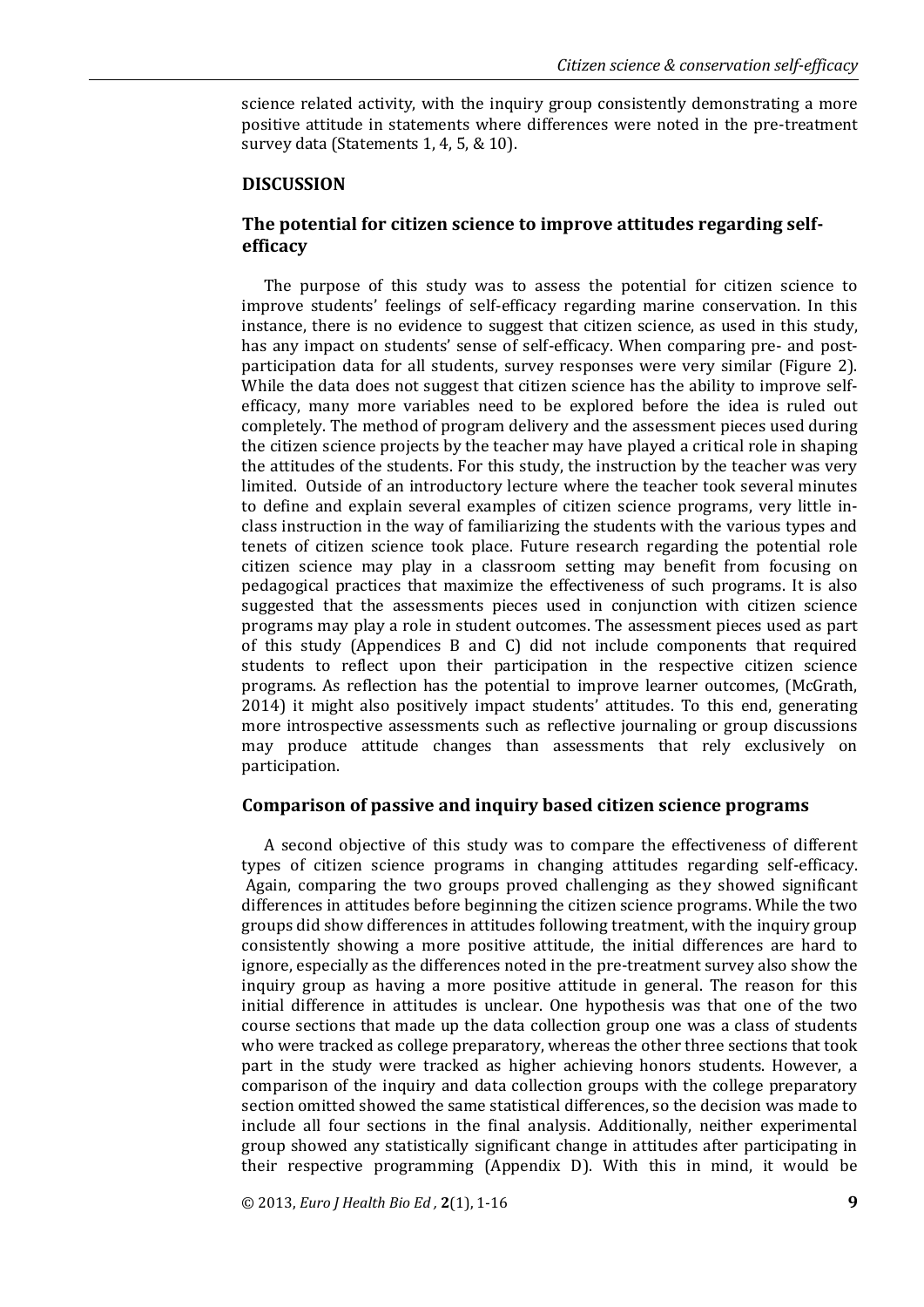unfounded to claim that inquiry based citizen science programming is more effective in improving self-efficacy than more passive programming. Still the role of inquiry in improving student attitudes to conservation should not be ignored. Inquiry is thought to promote student enthusiasm towards the subject they are studying (Ketpichainarong, Panijpan, & Ruenwongsa, 2010). Efforts need to continue to focus not only on generating enthusiasm, but on prompting students to act upon that enthusiasm.

The findings of this study should not be taken to suggest that citizen science has no place in a science classroom, or that it does not have a role to play in improving conservation efforts. No effort was made in this study to assess the effectiveness of citizen science as a tool for teaching content or to increase interest in marine science. It may be as Jenkins (2011) suggests that citizen science has an important role to play in establishing working relationships between professional scientists and classroom students and teachers. Citizen science may prove to be an effective way of sparking interest in different fields of science, or to improve content knowledge or inquiry skills. All of these are areas that demand further study as citizen science programs become more common and efforts are undertaken to explore the impact these programs have on their participants.

Moving forward, a thorough assessment of the utility of CSPs in the classroom should continue to assess their ability to promote conservation efforts as well as explore their potential for:

- effectively teaching content area knowledge
- improving scientific thinking and reasoning as well as inquiry skills
- fostering a sense of community between the project volunteers and professional scientists.
- improving interest in scientific exploration

#### **REFERENCES**

- Axelrod, L., & Lehman, D. (1993). Responding to environmental concerns- what factors guide individual action. *Journal of Environmental Psychology, 13*(2), 149-159.
- Bonney, R., Cooper, C. B., Dickinson, J., Kelling, S., Phillips, T., Rosenberg, K. V., & Shirk, J. (2009). Citizen Science: A developing tool for expanding science knowledge and scientific literacy. *BioScience, 59*(11). 977. doi:10.1525/bio.2009.59.11.9.
- Brossard, D., Lewenstein, B., & Bonney, R. (2005). Scientific knowledge and attitude change: The impact of a citizen science project. *International Journal of Science Education*, *27*(9), 1099-1121.
- Chiang, T. C., Yang, S. H., & Gwo-Jen, H. (2014). Students' online interactive patterns in augmented reality-based inquiry activities. *Computers & Education*, 7897-108. doi:10.1016/j.compedu.2014.05.006
- Crall, A., Jordan, R., Holfelder, K., Newman, G., Graham, J., & Waller, D. (2013). The impacts of an invasive species citizen science training program on participant attitudes, behavior, and science literacy. *Public Understanding of Science, 22*(6), 745-764.
- Dickinson, J. L., Shirk, J., Bonter, D., Bonney, R., Crain, R. L., Martin, J., & Purcell, K. (2012). The current state of citizen science as a tool for ecological research and public engagement. *Frontiers in Ecology and the Environment, 10*(6), 291-297 doi:10.1890/110236.
- Jenkins, L. L. (2011). Using citizen science beyond teaching science content: A strategy for making science relevant to students' lives. *Cultural Studies of Science Education, 6*(2), 501-508.
- Jordan, R. J., Crall, A., Gray, S., Phillips, T., & Mellor, D. (2015). Citizen science as a distinct field of inquiry. *Bioscience, 65*(2), 208-211.
- Jordan, R. C., Gray, S. A., Howe, D. V., Brooks, W. R., & Ehrenfeld, J. G. (2011). Knowledge gain and behavioral change in citizen-science programs. *Conservation Biology, 25*(6), 1148- 1154. doi:10.1111/j.1523-1739.2011.01745.x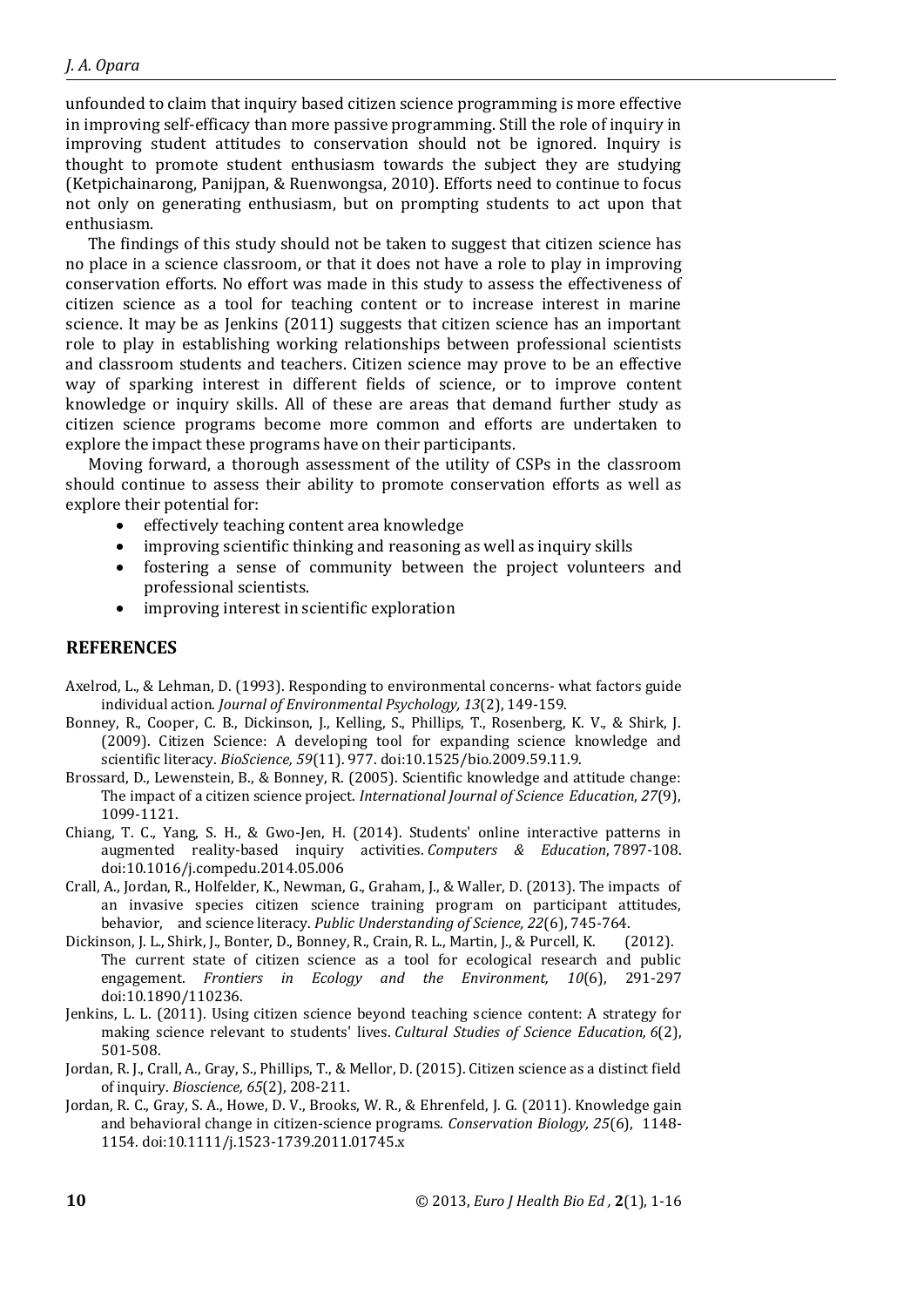- Ketpichainarong, W., Panijpan, B., & Ruenwongsa, P. (2010). Enhanced learning of biotechnology students by an inquiry-based cellulose laboratory. *International Journal of Environmental & Science Education, 5*(2), 169-187.
- McGrath, A. L. (2014). Just checking in: The effect of an office hour meeting and learning reflection in an introductory statistics course. *Teaching of Psychology,41*(1), 83-87.
- Mueller, M., Tippins, D., & Bryan, L. (2012). The future of citizen science. *Democracy and Education,20*, 1–12.
- Nganyi, J., Akrofi, J., & Farmer, T., (Eds.). (2010, April, 7). UN atlas of the oceans. Retrieved fromhttp://www.oceansatlas.org/servlet/CDSServlet?status=ND0xODc3JjY9ZW4mMz M 9KiYzNz1rb3M~.
- Ornstein, A (2006). The frequency of hands-on experimentation and student attitudes toward science: A statistically significant relation. *Journal of Science Education and Technology, 15(3),* 285-297. doi 10.1007/s10956-006-9015-5
- Price, C., & Lee, H. (2013). Changes in participants' scientific attitudes and epistemological beliefs during an astronomical citizen science project. *Journal of Research In Science Teaching, 50*(7), 773-801
- Riley, A. (2013). Ocean conservation in a landlocked state: Evaluating the attitudes of Ohio high school students. Unpublished manuscript, Global Field Program, Miami University, Oxford, Ohio.
- Schindler, F. H. (1999). Development of the survey of environmental issue attitudes. *Journal of Environmental Education*, *30*(3), 12.
- Tabernero, C., & Hernández, B. (2012). A motivational model for environmentally responsible behavior. *The Spanish Journal of Psychology, 15*(2), 648-658. doi:10.5209/rev\_SJOP.2012.v15.n2.38876
- Toomey, A. H., & Domroese, M. C. (2013). Can citizen science lead to positive conservation attitudes and behaviors? *Human Ecology Review, 20*(1), 50-62.

#### **APPENDICES**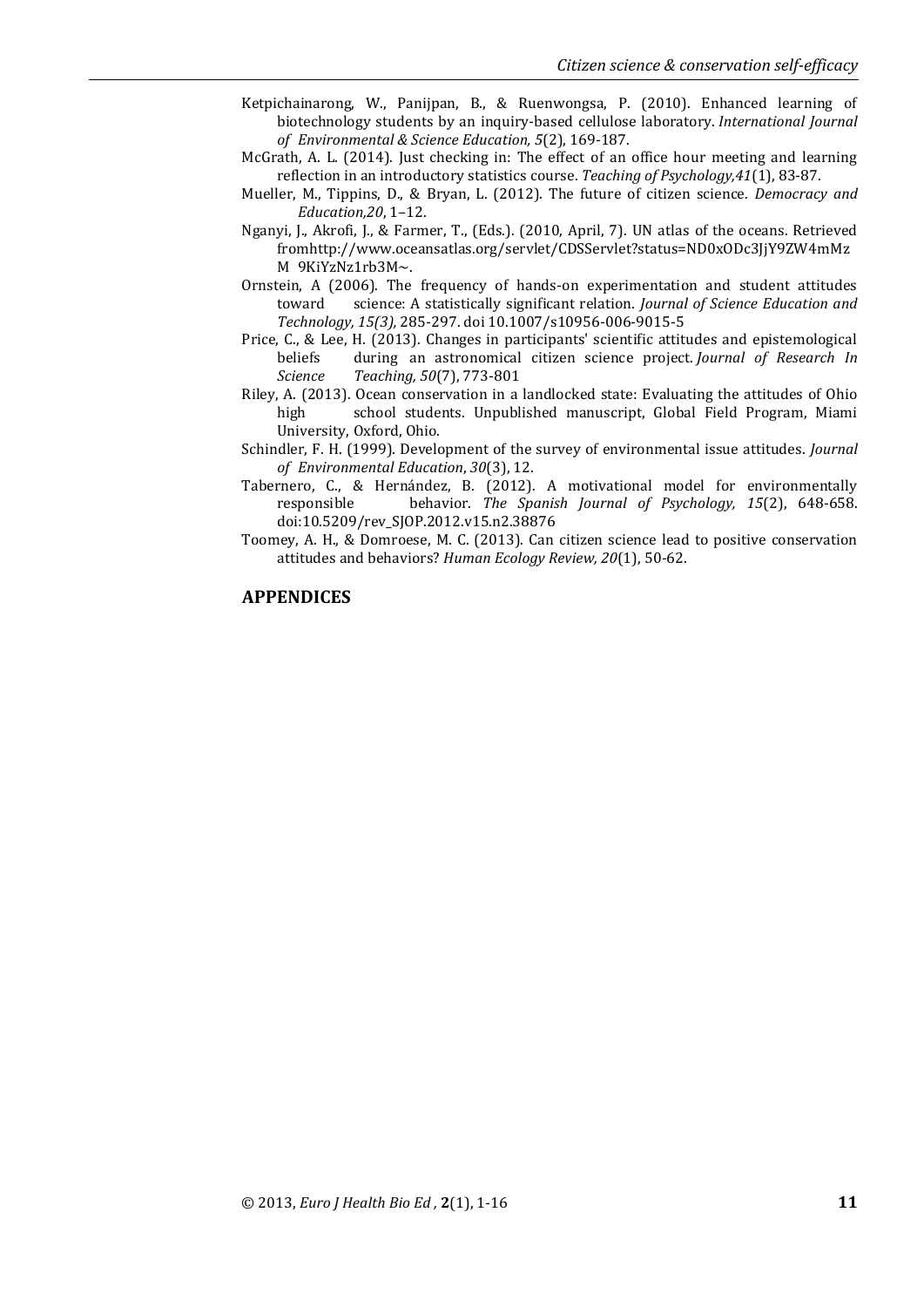# **Appendix-A Pre- and post- CSP participation survey tool**

# **Self-Efficacy Regarding Marine Conservation**

The purpose of this research is to assess student attitudes towards marine ecosystems conservation and is being conducted as part of \_\_\_\_\_\_\_ work in a Master's program at \_\_\_\_\_\_\_\_\_. The survey should take about 5 minutes to complete and you may stop at any time. You may also skip any question you do not feel comfortable answering. Confidentiality and anonymity of responses will be maintained to the highest degree possible. Names or other identifying information will not be collected as part of the survey. Please talk to your parents and share the consent information if you have any concerns about participating. If you have any questions you can contact \_\_\_\_\_\_\_\_\_. If you have questions or concerns about the rights of research subjects, you may contact the Research Compliance Office at  $\qquad \qquad$  at  $\qquad \qquad$  or  $\qquad \qquad$ 

## **1. I wish I had greater access to exploring ocean environments.**

- o Strongly Disagree
- o Disagree
- o Neutral
- o Agree
- o Strongly Agree

## **2. I have an interest in a career in marine ecology.**

- o Strongly Disagree
- o Disagree
- o Neutral
- o Agree
- o Strongly Agree

# **3. It's too late for me to do anything to help protect our oceans and seas. It is out of my control.**

- o Strongly Disagree
- o Disagree
- o Neutral
- o Agree
- o Strongly Agree

**4. As a resident of Ohio, understanding marine ecosystems is as important to me as it is to someone who lives near oceans or seas.**

- o Strongly Disagree
- o Disagree
- o Neutral
- o Agree
- o Strongly Agree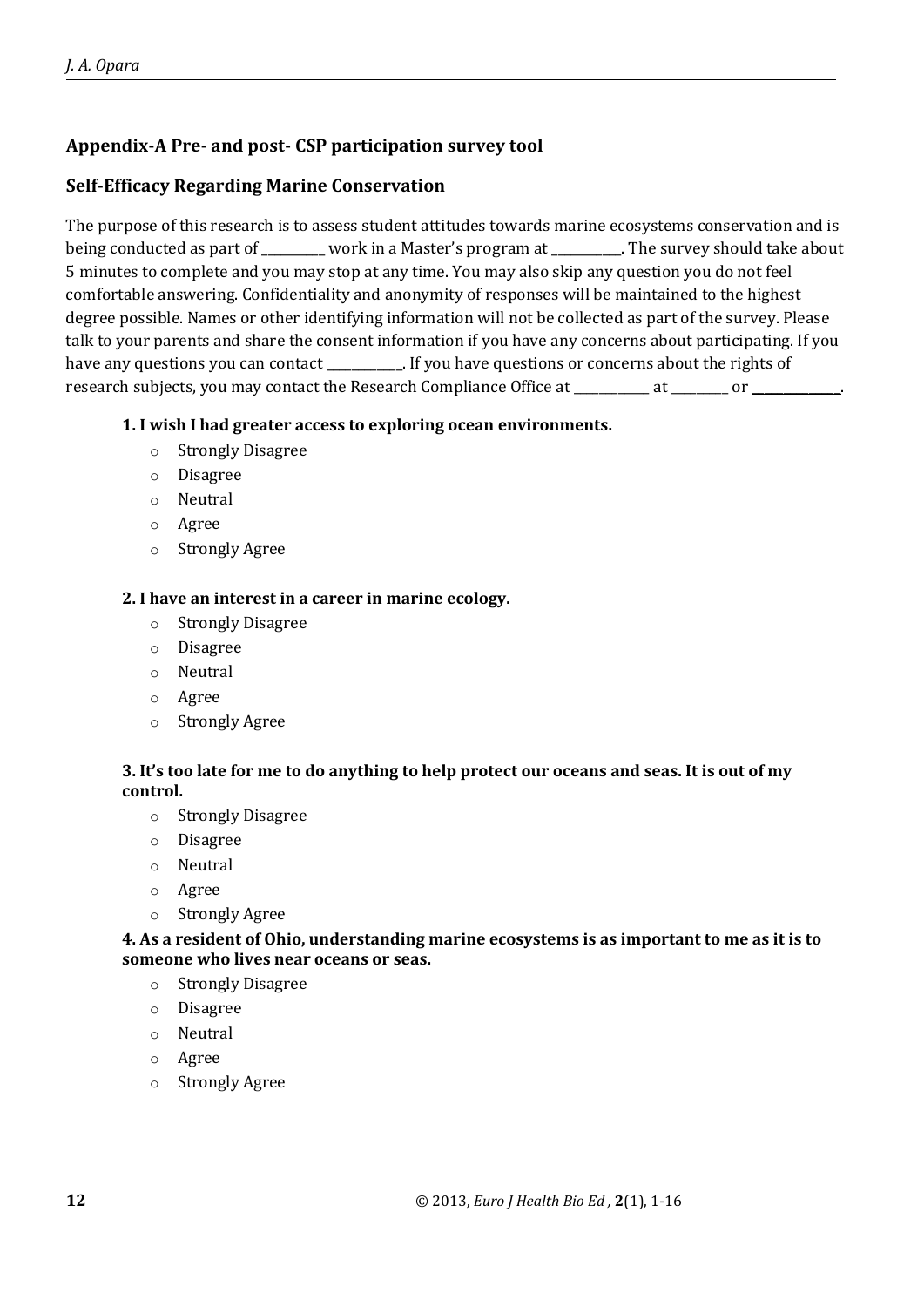# **5. Ocean conservation is important to the general well-being of the human race.**

- o Strongly Disagree
- o Disagree
- o Neutral
- o Agree
- o Strongly Agree

# **6. I can play an active role in the ocean conservation while living in Ohio.**

- o Strongly Disagree
- o Disagree
- o Neutral
- o Agree
- o Strongly Agree

# **7. Humans will find ways to fix the problems facing the oceans, so I do not have to change my actions.**

- o Strongly Disagree
- o Disagree
- o Neutral
- o Agree
- o Strongly Agree

# **8. My actions can have an impact on the health of ocean ecosystems.**

- o Strongly Disagree
- o Disagree
- o Neutral
- o Agree
- o Strongly Agree

# **9. All people have an obligation to consider how their actions will impact the health of our oceans.**

- o Strongly Disagree
- o Disagree
- o Neutral
- o Agree
- o Strongly Agree

# **10. I would like to play a more active role in ocean conservation.**

- o Strongly Disagree
- o Disagree
- o Neutral
- o Agree
- o Strongly Agree

# **11. I participate in actions that help protect our oceans and seas.**

- o Strongly Disagree
- o Disagree
- o Neutral
- o Agree
- o Strongly Agree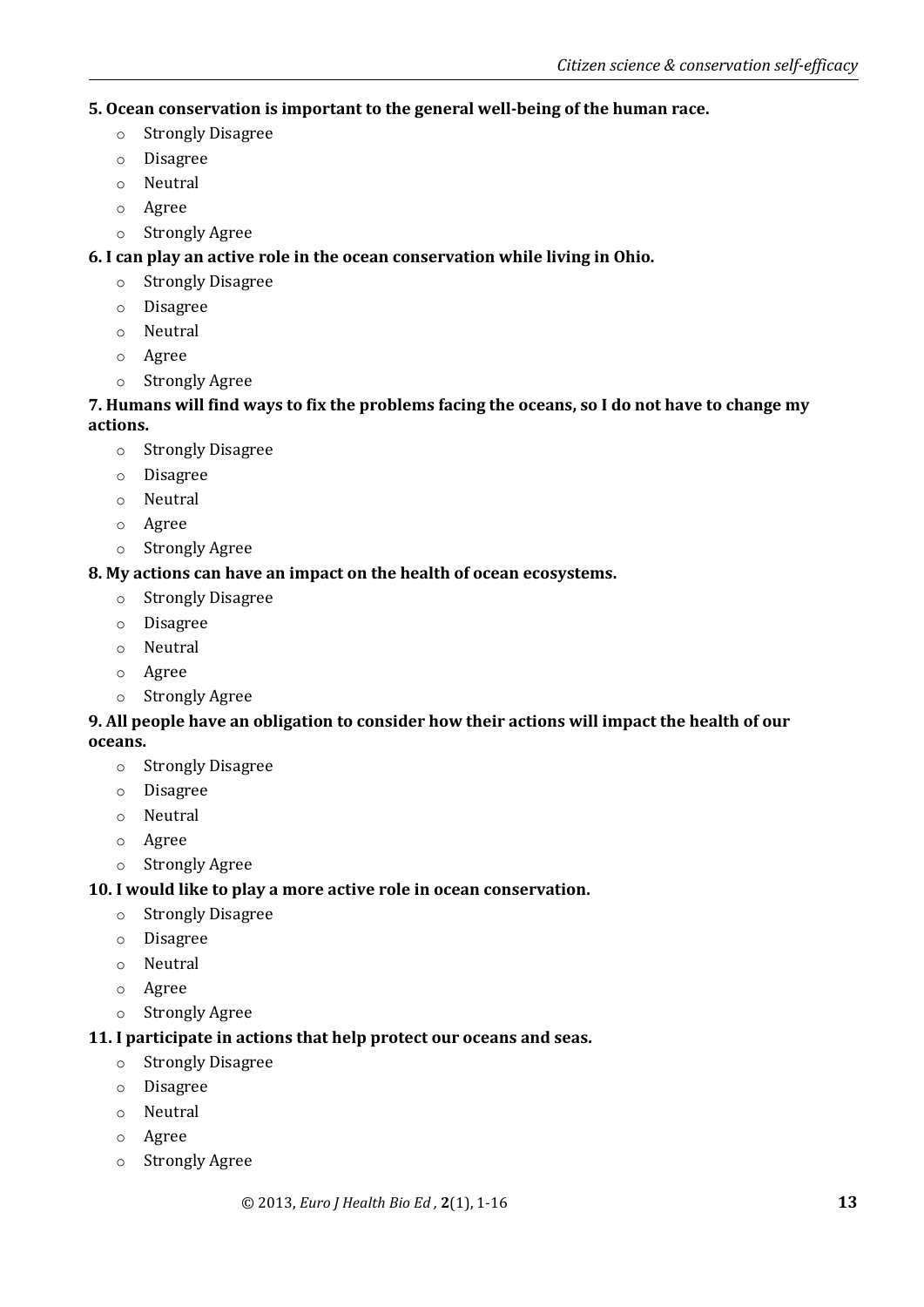# **12. It takes too much effort for me to do things to help protect marine ecosystems.**

- o Strongly Disagree
- o Disagree
- o Neutral
- o Agree
- o Strongly Agree

# **Appendix B- Inquiry group project rubric**

**Name \_\_\_\_\_\_\_\_\_\_\_\_\_\_\_\_\_\_\_-**

# **Citizen Science Project Rubric**

Data for project must come from one of the following online databases:

http://www.ocearch.org/

http://www.conserveturtles.org/seaturtletracking.php?page=currentsatelliteturtles

# **Scientific Question:**

What data do you propose to collect?

What statistics do you propose to use to describe the data?

How do you propose to display the data?

Ways to Display Project:

- Poster
- Powerpoint/Prezi/Google Slides/etc.
- Word processed
- Anything else that is NEAT and includes all of the proper information.

# **Scoring Rubric:**

# **Scientific Question: (0-2 Points**)

- Clearly stated. (Y/N)
- Testable.  $(Y/N)$

# **Data Collection: (0-15 Points)**

- 30+ Data points (15pts)
- 25-29 Data points (12 Points)
- 20-24 Data Points (10 Points)
- 15-19 Data Point (7 Points)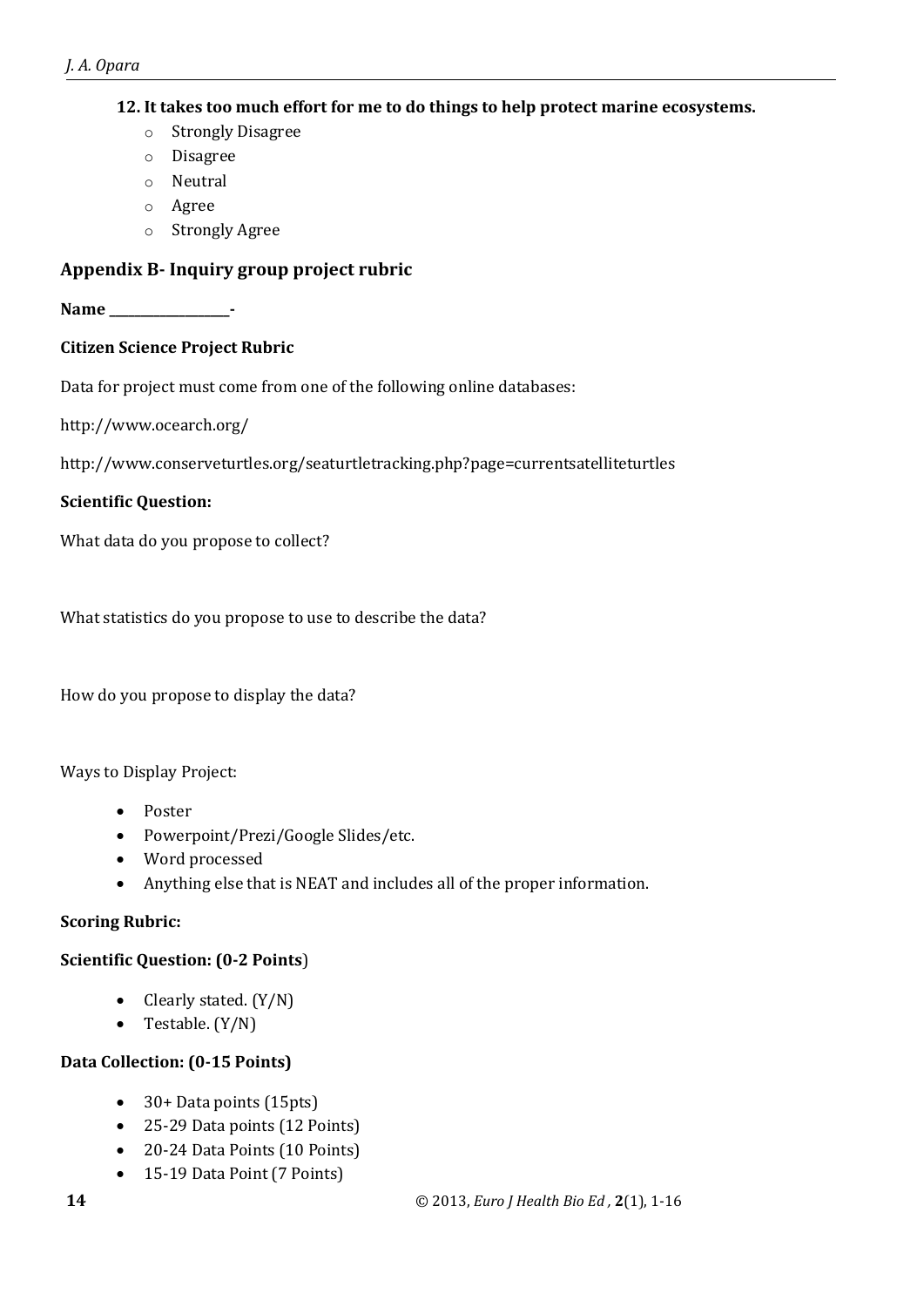- 10-14 Data Points (5 Points)
- > > Data Points (0 Points)

# **Statistics: (0 or 2 Points)**

Appropriate descriptive statistics incorporated. (Y/N)

## **Data Display: (6 points Total- two points per bullet)**

- Data displayed neatly (computer generated, or ON GRAPH PAPER with straight edge lines and to scale figures.)
- Data table including all data is displayed.
- At least one appropriate graph is included.

## **Conclusions: (5pts- one for each bullet)**

- Clearly written in paragraph form.
- Draws conclusions with respect to original question.
- References data.
- Suggests how research could be extended or new hypothesis that could be explored.
- Identifies confounding variables and/or problems encountered during process.

# **Appendix C- Data collection group project rubric**

**Name \_\_\_\_\_\_\_\_\_\_\_\_\_\_\_\_\_\_\_\_\_\_\_\_\_**

**Citizen Science Project Rubric**

**Name of Project you Participated In:** 

**Username: \_\_\_\_\_\_\_\_\_\_\_\_\_\_\_\_\_\_\_\_\_\_\_**

**Password: \_\_\_\_\_\_\_\_\_\_\_\_\_\_\_\_\_\_\_\_\_\_\_\_**

**Timeline:** Project picked, username and password entered on Google Doc by Wednesday, October 15.

Progress checked October 29. You will be assessed on how much work you have completed at this point.

# **Scoring Rubric:**

| <b>For Digital Fishers Project:</b> | 20-29 Matches= 18/30                 |
|-------------------------------------|--------------------------------------|
| $75+$ Annotations = $30/30$         | 15-19 Matches = $15/30$              |
| $50-74$ Annotations = $25/30$       | 5-14 Matches = $10/30$               |
| 35-49 Annotations= 20/30            | $<$ 5 Matches = 0/30                 |
| 25-34 Annotations = $18/30$         | <b>For SubSea Observers Project:</b> |
| 15-24 Annotations = $15/30$         | $100+$ Missions completed = 30/30    |
| 10-14 Annotations = $10/30$         | 80-99 Missions completed = 25/30     |
| $\leq$ 10 Annotations = 0/30        | 60-79 Missions completed = $20/30$   |
| <b>For Whale FM Project:</b>        | 40-59 Missions completed = $18/30$   |
| 50+ Matches= 30/30                  | 20-39 Missions completed = 15/30     |
| 40-49 Matches = $25/30$             | 10-19 Missions completed = $10/30$   |
| 30-39 Matches = $20/30$             | $\leq$ 10 Missions completed = 0/30  |
|                                     |                                      |